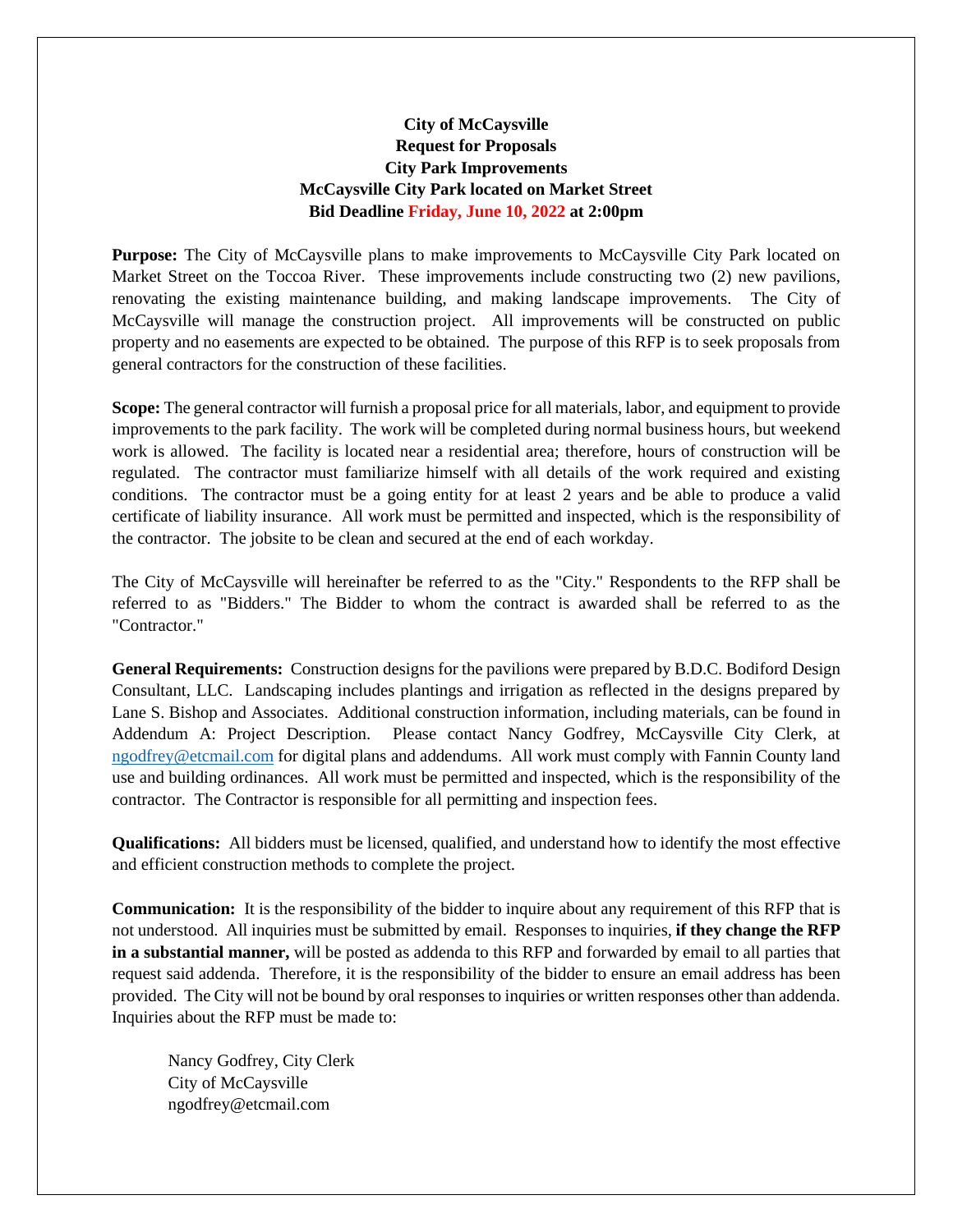## 706-492-4921

## **The deadline for all inquiries is Friday, June 3, 2022 at noon.**

**Evaluation:** Award will be made to the bidder considered most qualified, who will act in the best interest of the city, and whose proposal meets the demands of the City's services. Bid packages must include at least three (3) references. These references should be of a similar project and should represent agencies utilizing the bidder's services. Bidder to provide company names with contact person and telephone number.

*Evaluation Criteria:* Proposals will be evaluated on many criteria deemed to be in the City's best interests to include but are not limited to:

- Pricing (Bidders must provide a line-item budget that separates the costs for pavilion construction, maintenance building renovation, and landscaping.)
- Ability to meet specifications
- Schedule to complete project
- References
- Quality of good and services
- Workmanship and material warranty
- Experience in providing the services specified in this RFP.

**Pre-proposal Conference:** Due to the ongoing Covid-19 Pandemic, there will not be a mandatory preproposal conference. However, Bidders are encouraged to seek clarifications or request additional information as specified in the Communication section of this RFP.

**Proposals:** Proposals must include the following information:

- 1. Proposal Form
- 2. Project Proposal and Deviations from Specifications (if any)
- 3. Description of Company
- 4. Credentials of Relevant Staff
- 5. List of Proposed Subcontractors (if any)
- 6. Basis of Pricing
- 7. E Verify Affidavit or Statement
- 8. Certificate of Insurance
- 9. Professional Certifications
- 10. References as Previously Described

**Award:** The City reserves the right to reject any or all bids, in whole or in part and is not necessarily bound to accept the lowest bid but instead will accept the bid that is lowest, most responsible, and best suits the City and the City's services. The City reserves the right to waive minor irregularities. A bid may be rejected if it is in any way incomplete or irregular. When there are tie bids, there shall be a preference for local.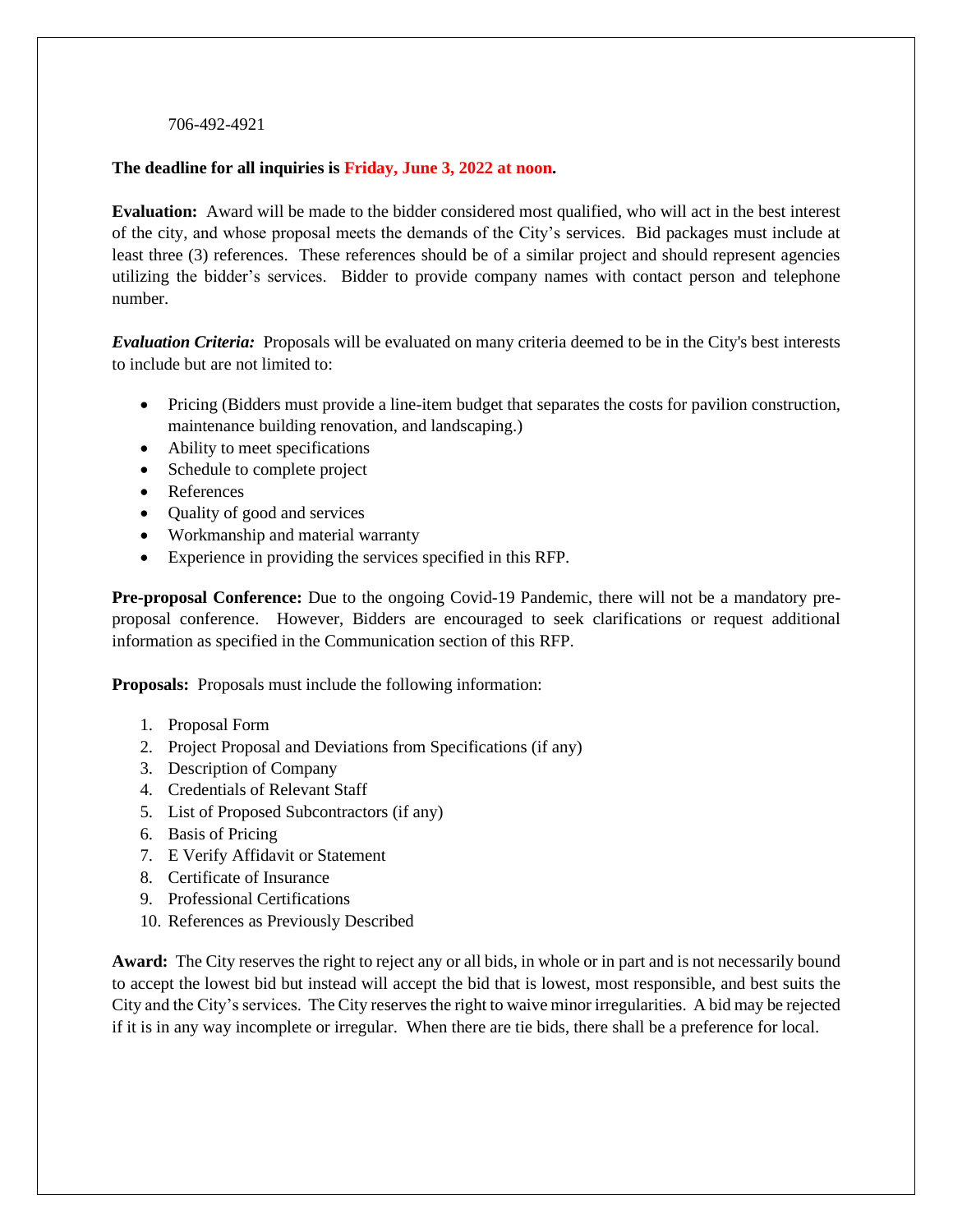**Insurance Requirements:** The selected Contractor must carry Statutory Workers Compensations Insurance, Comprehensive General Liability Insurance, Auto Liability Insurance, and Umbrella Liability Insurance in the minimum abouts listed below.

A. Statutory Workers Compensations Insurance - Employers Liability Bodily Injury Accident - \$100,000 Each Accident Bodily Injury by Disease - \$500,000 Policy Limit Bodily Injury by Disease - \$100,000 Each Employee

B. Comprehensive General Liability Insurance - \$500,000 Limit of Liability per Occurrence for bodily injury and property damage.

C. Auto Liability Insurance - \$500,000 Limit of liability per occurrence for bodily injury and property damage. Comprehensive form covering all owned, non-owned and hired vehicles.

D. Umbrella Liability Insurance - \$1,000,00 limit of liability

**Submission:** A **SIGNED** original and two (2) copies of the bid must be received at the City Clerk's Office at P.O. Box 6 (223 Blue Ridge Drive), McCaysville, GA 30555. **Deadline for submittals is June, 10, 2022 at 2:00pm.** The bid must be date/time stamped by McCaysville City Hall in order to be considered. The City assumes no responsibility for delays caused by any package or mail delivery service or unforeseen condition. A postmark on or before the due date will not be a substitute for receipt of bid. The city will not return bids received after the due date and time. Additional time will not be granted to any single bidder; however, additional time may be granted to all bidders when the city determines that circumstances require it. **Faxed or e-mail bids will not be accepted.**

**Envelope:** The signed bid should be submitted in an envelope or package, sealed, and identified on the outside of the envelope with contact name, contact email, company name and due date. The Envelope must be clearly labeled "**RFP – City Park Improvements**".

**Bid Opening:** The bid packages will be opened and bid amounts recorded immediately after the deadline for submittal at McCaysville City Hall, 223 Blue Ridge Drive, McCaysville, Georgia 30555. For all bids that clearly identify a primary contact, provide an email address for the primary contact, a list of the submitted bids with company name, and bid amount will be sent via email.

**Selection Process:** Each proposal will be evaluated by the appropriate staff and elected officials. Up to three (3) bidders will be placed on a "short list" and MAY be asked to come in for an interview. If so, the bidders that are selected to be interviewed may be asked to submit additional information. Bidders will be notified within one (1) week prior to the interview date of any additional information that will be needed. The City reserves the right to ask for clarification or additional information contained in the proposals so that a fair and comprehensive evaluation of all proposals can be conducted. The City of McCaysville reserves the right to reject any or all proposals and to accept the bid found to be in the best interest of the City.

**Debarment:** Submission of a signed bid in response to this solicitation is certification that your firm (or any subcontractor) is not currently debarred, suspended, proposed for debarment, declared ineligible, or